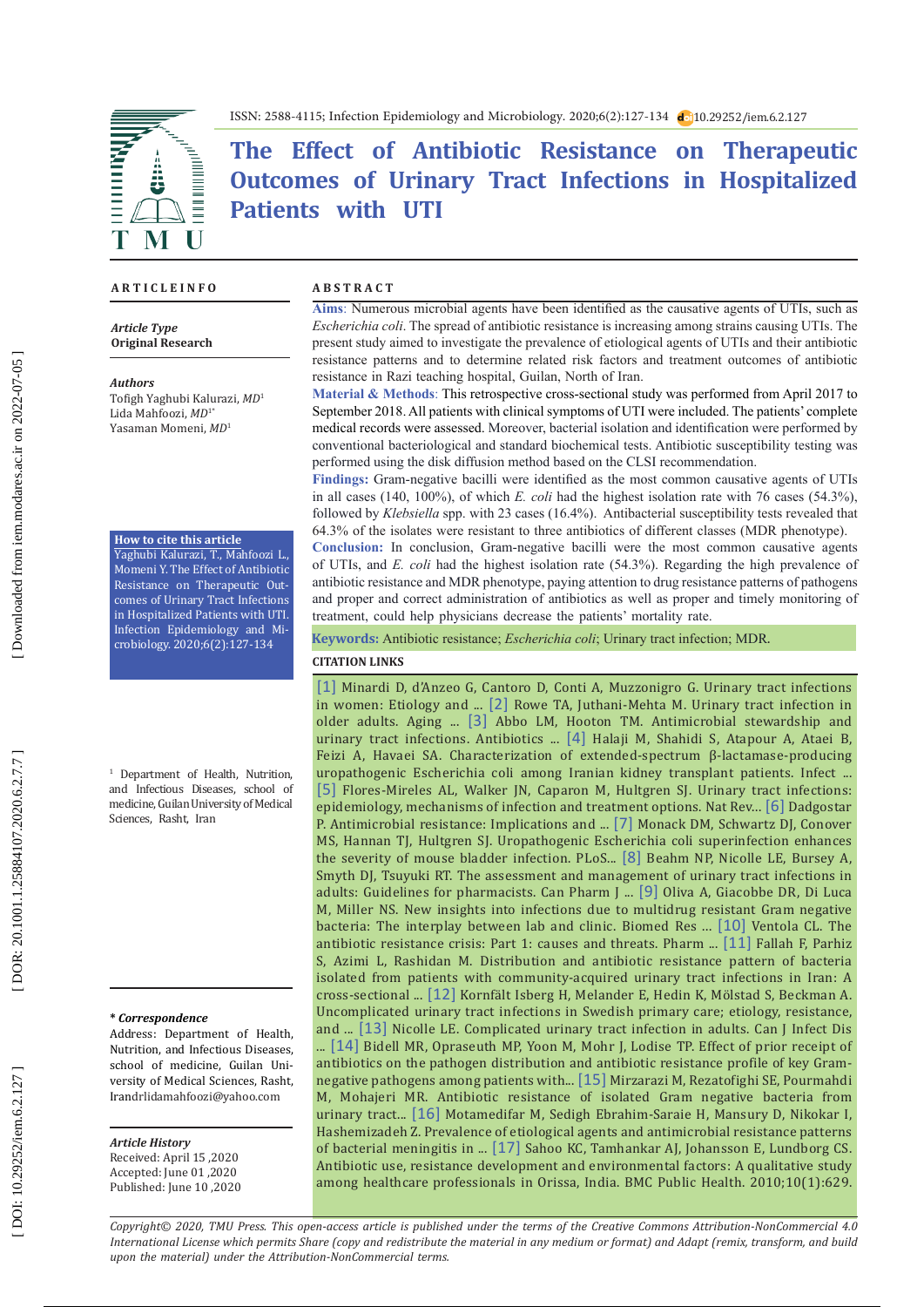## **Introduction**

Urinary tract infection is the most common bacterial infection and the second leading cause of infection in women [1]. The infection often occurs between the ages of 16 to 35; and 10% of women experience it at least once a year and 60% at least once in their lifetime [2]. Recurrent UTIs (RUTI) are common, and nearly half of people become infected for the second time in a year  $[2-3]$ . Despite the fact that the infection could be found in all age groups and both sexes, UTIs are four times more common in women than in men  $[1, 3]$ . Numerous microbial agents have been identified as the causative agents of UTIs, such as *Escherichia coli*, *Klebsiella* spp, *Staphylococcus spp, Enterobacter* spp, *Pseudomonas spp*, *Proteus mirabilis*, *Enterococcus faecalis*, and *Candida* spp. *E. coli* is a common cause of UTIs, causing more than 59% of UTIs, especially in young and pregnant women  $[4-5]$ . On the other hand, increasing rates of antibiotic resistance and the widespread emergence of multidrugresistant organisms have become an expanding public health threat. Therefore, owing to the emergence and prevalence of antibiotic resistance, treatment of UTIs, especially complicated UTI, have become  $\frac{1}{5}$  increasingly difficult and challenging  $\frac{1}{5}$ . Previous studies have considered factors associated with a higher risk of resistance to commonly used antibiotics, such as age, sex, history of hospitalization, history of antibiotic use for the treatment or prophylaxis of UTIs, history of previous UTI, complicated-UTIs compared to uncomplicated-UTIs, community acquired-UTIs compared to hospital acquired-UTIs, history of [self-medication,](https://www.ncbi.nlm.nih.gov/pmc/articles/PMC4012703/) chronic underlying diseases, genital urinary tract disorders, hospital wards, consumption of immunosuppressive drugs, and history of recent surgery  $[6-7]$ . On the other hand, evaluating the risk factors of developing antibiotic resistance in bacterial UTIs could be helpful in designing antimicrobial stewardship programs as well as selecting appropriate treatment for patients at higher risk of resistant-UTIs [6-8]. However, the spread of antibiotic resistance is increasing among strains causing UTIs. On the other hand, antibacterial resistance varies from region to region, even from hospital to hospital  $[9]$ ; hence, there is a knowledge gap about the antibiotic resistance pattern of this group of bacteria, which could be used as a guide in the final or experimental treatment of associated infections.

**Objectives:** The aim of the present study was to investigate the prevalence of etiological agents of UTIs and their resistance patterns and to determine related risk factors and treatment outcomes of antibiotic resistance in Razi teaching hospital, Guilan, North of Iran.

### **Materials and Methods**

This retrospective cross-sectional study was performed during two years, from April 2017 to September 2018. All patients with clinical symptoms of UTI (according to clinical investigation and UTI criteria), who were referred to the Razi teaching hospital affiliated to the Guilan University of Medical Sciences, were included.

The exclusion criterion was incomplete medical records. In total, 140 urine samples were collected from patients with clinical symptoms of UTI. Urine samples were cultured on 5% blood agar and Eosin-Methylene blue (EMB) agar (Merck, Germany) using standard methods and incubated aerobically for 24 hours at 37 °C. A urine sample was considered as positive for UTI, when there was at least a single organism in 10 5 colony forming unit (CFU) per milliliter of urine. The isolation and identification of the bacteria were performed by conventional bacteriological and standard

DOI: 10.29252/iem.6.2.127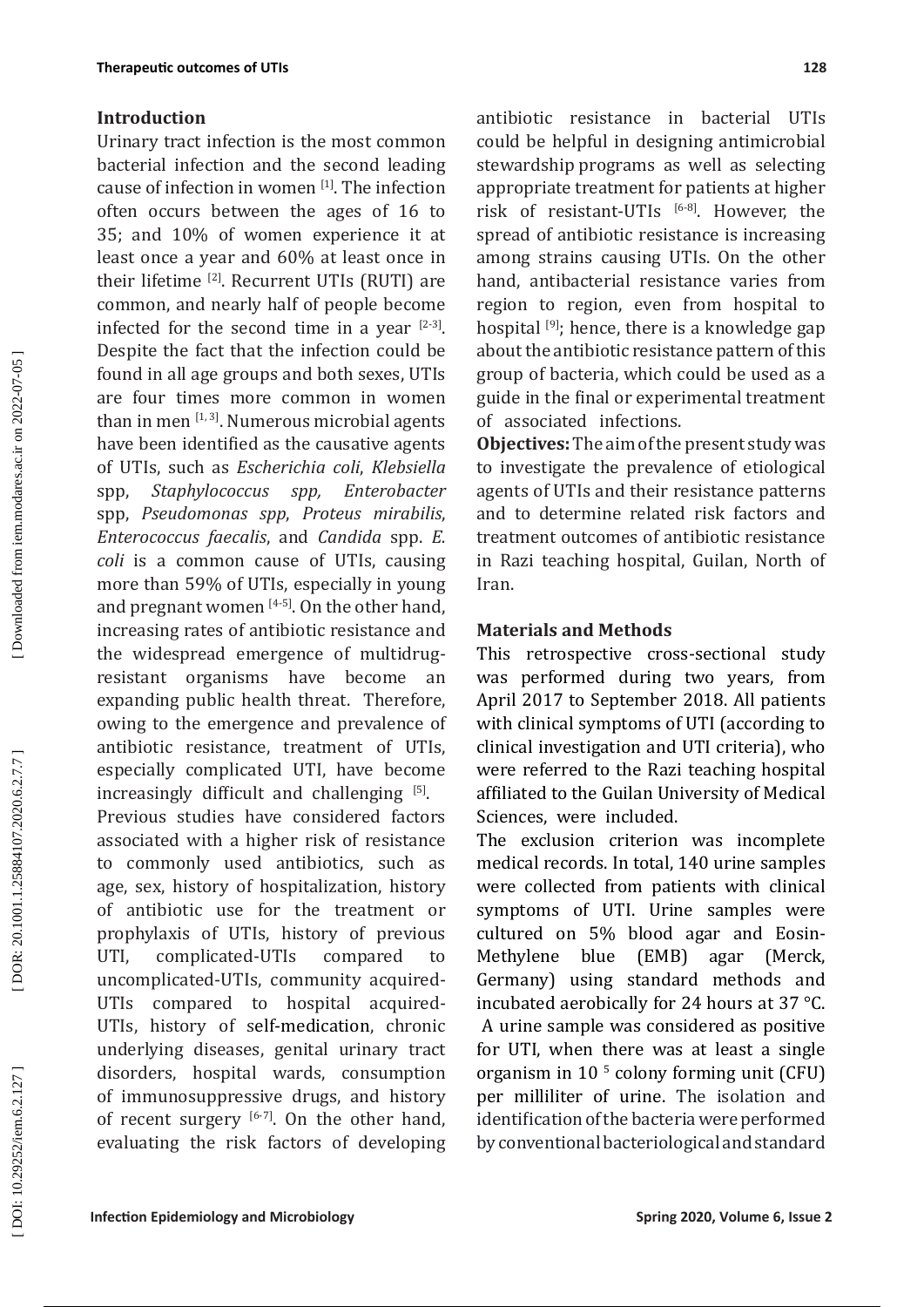biochemical tests such as production of acid from different sugars, catalase, and oxidase. Information was collected from patients' medical records (such as co-morbidity, antibiotic resistance pattern, output of treatment, and history of disease) in order to better understand their treatment outcomes. The results of antibiotic susceptibility test were presented as resistance to one, two, and three antibiotics [12].

# **Statistical analysis**

Data were analyzed using SPSS $TM$  software Version 16 (IBM Corp., USA). The Chi-square or Fisher's exact test was performed to investigate the significance of the differences. A *p*-value of less than 0.05 was considered as statistically significant.

# **Findings**

The frequency of male and female patients was 57.1 and 42.9%, respectively. There was no statistically significant gender difference. The median age was 65 years. Gram-negative bacilli were identified as the most common causative agents of UTIs in all cases (140, 100%), of which *E. coli* had the highest isolation rate with 76 cases (54.3%), followed by *Klebsiella* spp. with 23 cases (16.4%). Gram negative isolates were the predominant pathogens isolated from all male and patients up to 64 years old. Antibacterial susceptibility tests revealed that 64.3% of the isolates were resistant against three antibiotics from different groups, 15.7% were resistant to one antibiotic, and none of the isolates were completely susceptible to antibiotics tested. Moreover, according to the patients' medical records, 50.7, 45, and 25% had a history of hospitalization, use of antibiotic, and UTIs, respectively. Also, 33.6% of the patients with UTI had a comorbidity such as diabetes, history of kidney transplant, and use of immunosuppressive drugs, while 55% of the patients had no comorbidity. The frequency distribution of the organisms and patients' characteristics are presented in Table 1. According to the results presented in Table 2, there was no significant relationship between different variables and antibiotic resistance, except the treatment outcome and age. Accordingly, 90% of the patients who died, were resistant to at least one antimicrobial agent. Furthermore, based on the antibiotic resistance pattern, 64.3% of the isolates were MDR, while there was no significant relationship between MDR isolates and different variables, except the treatment outcome and sex. Accordingly, the mortality rate in patients who didn't show MDR phenotype was higher than in the discharged patients.

# **Discussion**

Antibiotic resistance incidence is dramatically increasing around the world. New mechanisms of antibiotic resistance have warned physicians about infectious  $diseases<sup>[10]</sup>$ . UTI, afflicting many people every year, is an infectious disease caused by bacteria that have different antibiotic resistance patterns [7]. Antibiotic resistance in turn leads to higher treatment costs, longer hospitalization, and higher mortality <sup>[6]</sup>. Given that few studies have been conducted to assess treatment outcomes of antibiotic resistance in pathogens in our region; thus, the present study aimed to investigate the clinical effects and outcomes of antibiotic resistance in urinary pathogens in patients with UTI  $^{[6]}$ . This study examined 140 patients diagnosed with urinary patients diagnosed with urinary tract infection and positive urine culture, admitted to Razi hospital in Rasht, Iran during 2017-2018. The results showed that 60% of the patients had at least one of the underlying diseases related to the urinary tract system, including kidney stone, urinary obstruction, continuous urinary catheter,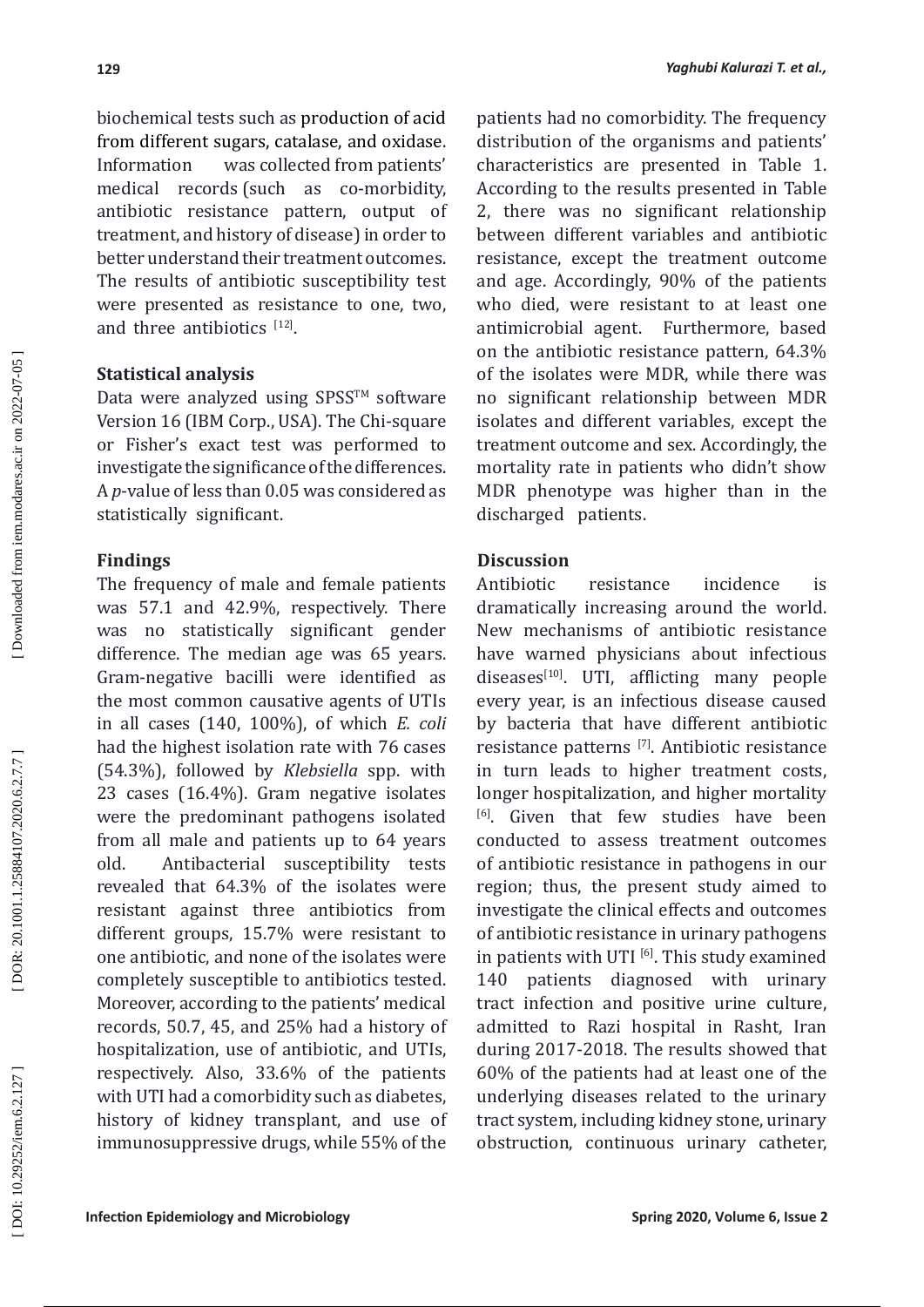**Table 1)** Characterization of patients with UTIs

| Co-Morbidity                             |            |  |  |  |  |
|------------------------------------------|------------|--|--|--|--|
| One                                      | 47 (33.6)  |  |  |  |  |
| Two                                      | 14(10)     |  |  |  |  |
| Three                                    | 2(1.4)     |  |  |  |  |
| <b>Number of Urinary Tract Disorders</b> |            |  |  |  |  |
| <b>One</b>                               | 43 (30.7)  |  |  |  |  |
| Two                                      | 27 (19.3)  |  |  |  |  |
| Three                                    | 14(10)     |  |  |  |  |
| <b>Frequency of Organism</b>             |            |  |  |  |  |
| Escherichia coli                         | 76 (54.3)  |  |  |  |  |
| Klebsiella spp                           | 23 (16.4)  |  |  |  |  |
| Pseudomonas spp                          | 8(5.7)     |  |  |  |  |
| Enterobacter spp                         | 13 (9.3)   |  |  |  |  |
| Citrobacter spp                          | 20 (14.3)  |  |  |  |  |
| <b>Number of Antibiotic Resistance</b>   |            |  |  |  |  |
| One antibiotic                           | 22 (15.7)  |  |  |  |  |
| Two antibiotics                          | 17(12.1)   |  |  |  |  |
| Three antibiotics                        | 90 (64.3)  |  |  |  |  |
| History of antibiotic use                | 63 (45)    |  |  |  |  |
| History of hospitalization               | 71 (50.7)  |  |  |  |  |
| History of UTIs                          | 35 (25)    |  |  |  |  |
| <b>Output of Treatment</b>               |            |  |  |  |  |
| Discharge                                | 130 (92.9) |  |  |  |  |
| Death                                    | 10(7.1)    |  |  |  |  |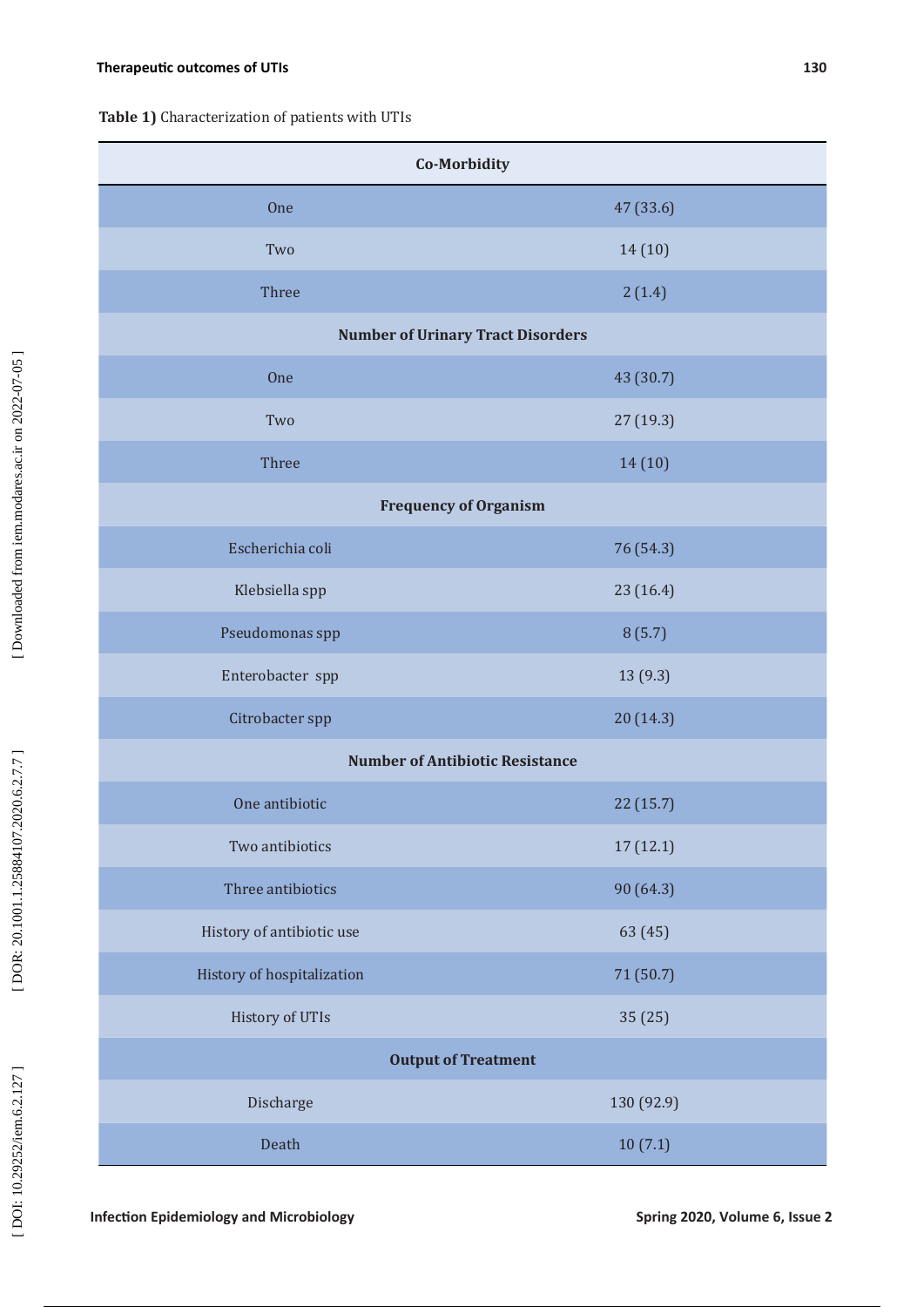|                                         | <b>Antibiotic Resistance Pattern</b> |                              |                              |                                   |         |  |
|-----------------------------------------|--------------------------------------|------------------------------|------------------------------|-----------------------------------|---------|--|
| Characterization                        | Without<br>Resistant<br>No. $(\% )$  | One Resistant<br>No. $(\% )$ | Two Resistant<br>No. $(\% )$ | Three<br>Resistant<br>No. $(\% )$ | P-Value |  |
| Gender                                  |                                      |                              |                              |                                   |         |  |
| <b>Female</b>                           | 9(15)                                | 8(13.3)                      | 9(15)                        | 34 (56.7)                         |         |  |
| <b>Male</b>                             | 2(2.5)                               | 14 (17.6)                    | 8(10)                        | 56 (70)                           | .032    |  |
| <b>Number of Prescribed Antibiotics</b> |                                      |                              |                              |                                   |         |  |
| One                                     | 6(16.7)                              | 6(16.7)                      | 4(11.1)                      | 20(55.6)                          |         |  |
| <b>Two</b>                              | 3(4.7)                               | 12 (18.8)                    | 8(12.5)                      | 41(64.1)                          |         |  |
| <b>Three</b>                            | 2(5)                                 | 4(10)                        | 5(12.5)                      | 29(72.5)                          | .403    |  |
| <b>Total</b>                            | 11(7.9)                              | 22(15.7)                     | 17(12.1)                     | 90 (64.3)                         |         |  |
| <b>Co-Morbidity</b>                     |                                      |                              |                              |                                   |         |  |
| <b>None</b>                             | 4(5.2)                               | 10(13)                       | 11(14.3)                     | 52 (67.5)                         |         |  |
| One                                     | 5(10.6)                              | 9(19.1)                      | 5(10.6)                      | 25(59.6)                          |         |  |
| <b>Two</b>                              | 2(14.3)                              | 3(21.4)                      | 1(7.1)                       | 8(57.1)                           | .786    |  |
| <b>Three</b>                            | 0(0)                                 | 0(0)                         | 0(0)                         | 2(100)                            |         |  |
| <b>Total</b>                            | 11(7.9)                              | 22(15.7)                     | 17(12.1)                     | 90 (64.3)                         |         |  |
| <b>History of Antibiotic Resistance</b> |                                      |                              |                              |                                   |         |  |
| Yes                                     | 4(6.3)                               | 9(14.3)                      | 6(9.5)                       | 44 (69.8)                         |         |  |
| N <sub>o</sub>                          | 7(9.1)                               | 13(16.9)                     | 11(14.3)                     | 46 (59.7)                         | .68     |  |
| <b>History of UTIs</b>                  |                                      |                              |                              |                                   |         |  |
| Yes                                     | 4(6.3)                               | 9(14.3)                      | 6(9.5)                       | 44 (69.8)                         |         |  |
| N <sub>o</sub>                          | 7(9.1)                               | 13(16.9)                     | 11(14.3)                     | 46 (59.7)                         | .68     |  |
| Total                                   | 11(7.9)                              | 22(15.7)                     | 17(12.1)                     | 90 (64.3)                         |         |  |
| <b>Output of Treatment</b>              |                                      |                              |                              |                                   |         |  |
| Discharge                               | 10(10)                               | 19 (30)                      | 14 (30)                      | 87 (30)                           |         |  |
| Death                                   | 1(7.7)                               | 3(14.6)                      | 3(10.8)                      | 3(66.9)                           | .046    |  |
| Total                                   | 11(7.9)                              | 22(15.7)                     | 17(12.1)                     | 90(64.3)                          |         |  |
| <b>Disorders of the Urinary System</b>  |                                      |                              |                              |                                   |         |  |
| None                                    | 8(14.3)                              | 10(17.9)                     | 8(14.3)                      | 30 (53.6)                         |         |  |
| <b>One</b>                              | 2(3.7)                               | 7(3.7)                       | 4(11.1)                      | 30(69.8)                          |         |  |
| Two                                     | 1(3.7)                               | 1(3.7)                       | 3(11.1)                      | 22(81.5)                          | .209    |  |
| Tree                                    | 0(0)                                 | 4(28.6)                      | 2(14.3)                      | 8(57.1)                           |         |  |
| Total                                   | 11(7.9)                              | 22(15.7)                     | 17(12.1)                     | 90 (64.3)                         |         |  |
| <b>Duration of Hospitalized</b>         |                                      |                              |                              |                                   |         |  |
| $>12$ day                               | 3(12.5)                              | 1(14.1)                      | 4(16.6)                      | 16 (66.6)                         |         |  |
| $<$ 12 day                              | 8(6.8)                               | 21 (18.1)                    | 13 (11.2)                    | 74 (63.7)                         | .505    |  |

**Table 2)** Relationship between characterization of patients and antibiotic resistance pattern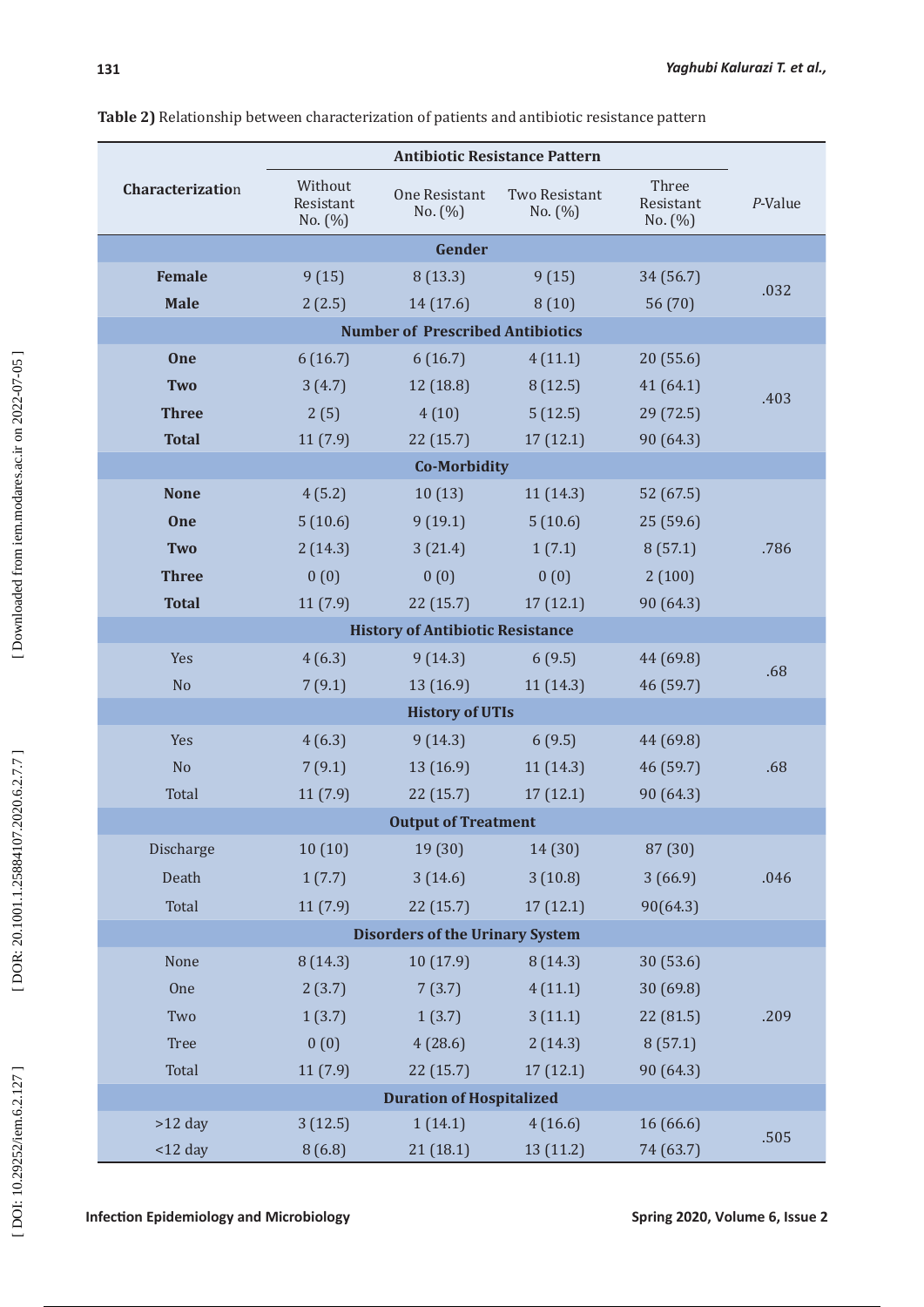#### **Therapeutic outcomes of UTIs**

and urinary system surgery, indicating that the presence of underlying urinary tract diseases in patients with UTI is very common and makes the treatment of this infection more problematic or delayed  $[11-12]$ . In addition, 45% of the patients had at least one underlying disease, such as diabetes, a history of using immunosuppressive drugs, or a kidney transplant. According to the previous studies results, comorbidities and underlying diseases in patients with UTI make the disease treatment more complicated  $[13]$ .

The present study results also indicated that *E. coli* and generally Enterobacteriaceae were the most common etiological agents of UTI, which is consistent with the findings of previous studies  $[14]$ . In a study conducted by Mirzarazi et al. (2013), the most prevalent isolated bacteria were *E. coli* 138 (68%) and *Klebsiella* spp. (13%) [15]. Moreover, Motamedifar et al. (2015) reported that E. coli (50.6%) was the most frequent Gram-negative isolated strain, followed by Klebsiella spp., and Enterobacter spp . [16]. Isberg et al. (2019) in Sweden reported that *E. coli* strains were isolated from 72% of the positive urine samples, which is in agreement with this study results  $[12]$ .

Comparing the results of various studies on antibiotic resistance in Iran and other countries, it was determined that multidrug resistance in urinary pathogens in Iran and other countries is a serious threat to the treatment of UTI patients as well as social health system  $[11]$ . In this regard, the current study results indicated that 25.7% of the patients received only one antibiotic, while 28.6% received three and more antibiotics during their hospitalization [4]. Based on the statistical analysis results, there was no relationship between the number of courses of antibiotic treatment and antibiotic resistance. Underlying diseases of the urinary system and other underlying

**Infection Epidemiology and Microbiology Spring 2020, Volume 6, Issue 2**

diseases were also shown to be among possible risk factors of increasing antibiotic resistance [17]. In addition, 45% of the patients had a history of antibiotic use three months prior to the hospitalization. However, there was no significant relationship between the history of antibiotic use and antibiotic resistance. Therefore, various studies should be conducted to investigate the causes of antibiotic resistance. The results of a study conducted by Isberg et al. (2019) in Sweden revealed that the history of antibiotic use in the past year was independently associated with antibiotic-resistant *E. coli* in the urine sample [12], which is not in agreement with the present study results. It was also indicated that 45% of the patients had a history of UTI; however, there was no significant relationship between the antibiotic resistance and history of UTI. The present study investigated the outcomes of patient's treatment. The results revealed that 90% of the patients with antibiotic resistance to more than one antibiotic died, and a significant relationship was reported. In this study, there was a high antibiotic resistance, especially a high frequency of multidrugresistant isolates from patients; there was also a significant relationship between MDR phenotype and patients' death.

#### **Conclusion**

In conclusion, Gram-negative bacilli were the most common causative agents of UTIs, and *E. coli* had the highest isolation rate (54.3%). A significant relationship was found between the antibiotic resistance of pathogens involved in complicated UTI and patients' death. Moreover, antibiotic resistance in female patients was lower than in male patients. Therefore, regarding the high prevalence of antibiotic resistance and MDR phenotype, paying attention to drug resistance patterns of pathogens and proper and correct administration of antibiotics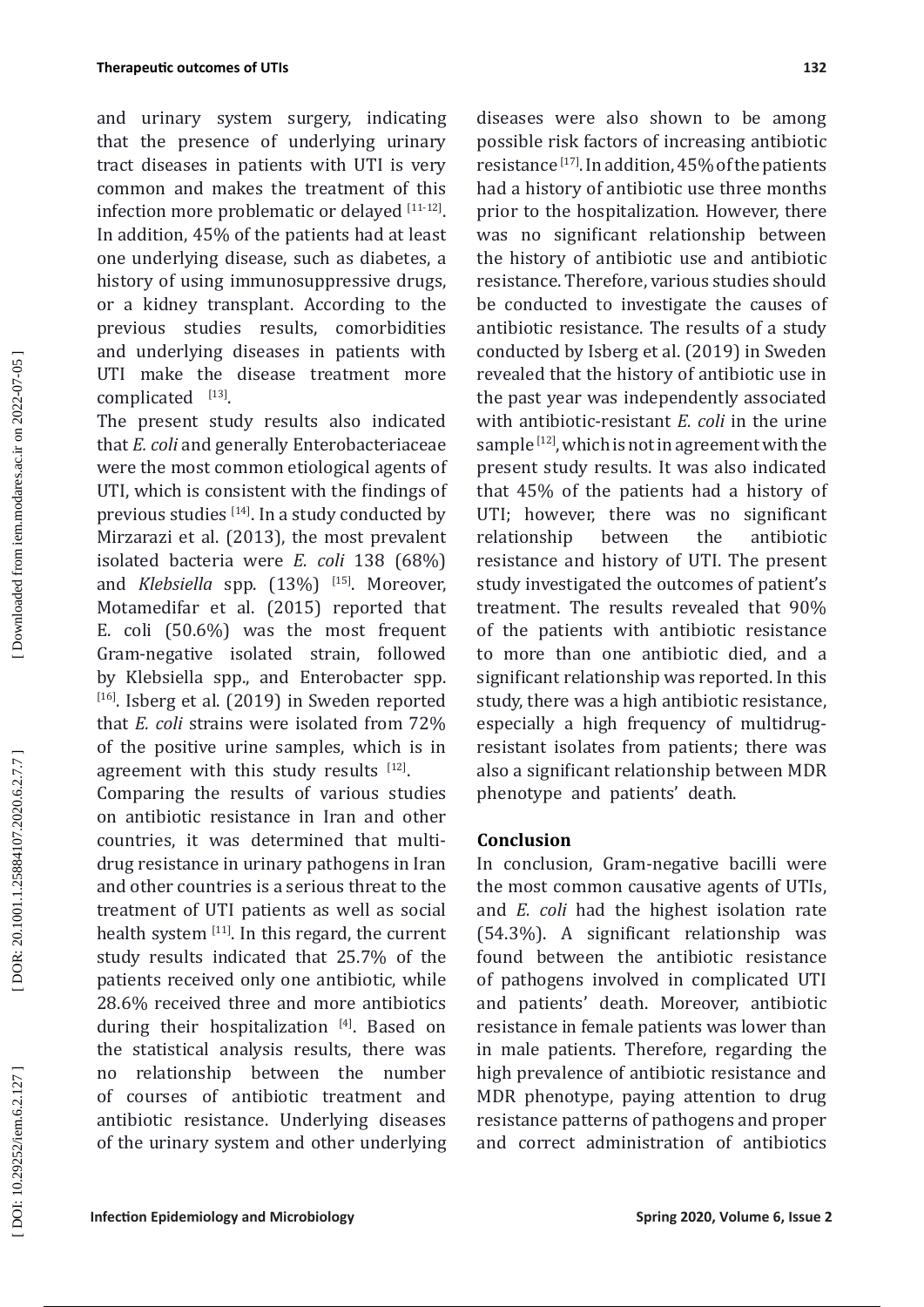as well as proper and timely monitoring of treatment, could help physicians decrease the patients' mortality rate.

# **Acknowledgments:** Not applicable.

**Ethical Permissions:** This study was supported by Guilan University of Medical Sciences (Grant No: 1919710021).

**Conflict of Interests**: The authors declare that they have no conflicts of interest.

**Author Contributions**: Conceptualization: YM; Data curation and formal analysis: LM and YM; Investigation: LM, TYK and YM; Methodology and project administration: TYK and LM; Supervision: LA; Validation: TYK and LM; Writing of original draft: TYK and YM; Writing, reviewing, and editing: TYK and YM.

**Fundings:** Not applicable.

**Consent to participate:** Not applicable.

# **References**

- 1. Minardi D, d'Anzeo G, Cantoro D, Conti A, Muzzonigro G. Urinary tract infections in women: Etiology and treatment options. Int J Gen Med. 2011; 4:333-43.
- 2. Rowe TA, Juthani-Mehta M. Urinary tract infection in older adults. Aging Health. 2013; 9(5):519-28.
- 3. Abbo LM, Hooton TM. Antimicrobial stewardship and urinary tract infections. Antibiotics (Basel). 2014; 3(2):174-92.
- 4. Halaji M, Shahidi S, Atapour A, Ataei B, Feizi A, Havaei SA. Characterization of extended-spectrum β-lactamaseproducing uropathogenic Escherichia coli among Iranian kidney transplant patients. Infect Drug Resist. 2020; 13:1429-37.
- 5. Flores-Mireles AL, Walker JN, Caparon M, Hultgren SJ. Urinary tract infections: epidemiology, mechanisms of infection and treatment options. Nat Rev Microbiol. 2015; 13(5):269-84.
- 6. Dadgostar P. Antimicrobial resistance:

Implications and costs. Infect Drug Resist. 2019; 12:3903-10.

- 7. Monack DM, Schwartz DJ, Conover MS, Hannan TJ, Hultgren SJ. Uropathogenic Escherichia coli superinfection enhances the severity of mouse bladder infection. PLoS Pathog. 2015; 11(1):e1004599.
- 8. Beahm NP, Nicolle LE, Bursey A, Smyth DJ, Tsuyuki RT. The assessment and management of urinary tract infections in adults: Guidelines for pharmacists. Can Pharm J (Ott). 2017; 150(5):298- 305.
- 9. Oliva A, Giacobbe DR, Di Luca M, Miller NS. New insights into infections due to multidrug resistant Gram negative bacteria: The interplay between lab and clinic. Biomed Res Int. 2018; 2018:8905874.
- 10. Ventola CL. The antibiotic resistance crisis: Part 1: causes and threats. Pharm Ther. 2015; 40(4):277-83.
- 11. Fallah F, Parhiz S, Azimi L, Rashidan M. Distribution and antibiotic resistance pattern of bacteria isolated from patients with community-acquired urinary tract infections in Iran: A cross-sectional study. 2019; 4(2).
- 12. Kornfält Isberg H, Melander E, Hedin K, Mölstad S, Beckman A. Uncomplicated urinary tract infections in Swedish primary care; etiology, resistance, and treatment. BMC Infect Dis. 2019; 19(1):1-8.
- 13. Nicolle LE. Complicated urinary tract infection in adults. Can J Infect Dis Med Microbiol. 2005; 16(6):349-60.
- 14. Bidell MR, Opraseuth MP, Yoon M, Mohr J, Lodise TP. Effect of prior receipt of antibiotics on the pathogen distribution and antibiotic resistance profile of key Gram-negative pathogens among patients with hospital-onset urinary tract infections. BMC Infect Dis. 2017; 17(1):176.
- 15. Mirzarazi M, Rezatofighi SE, Pourmahdi